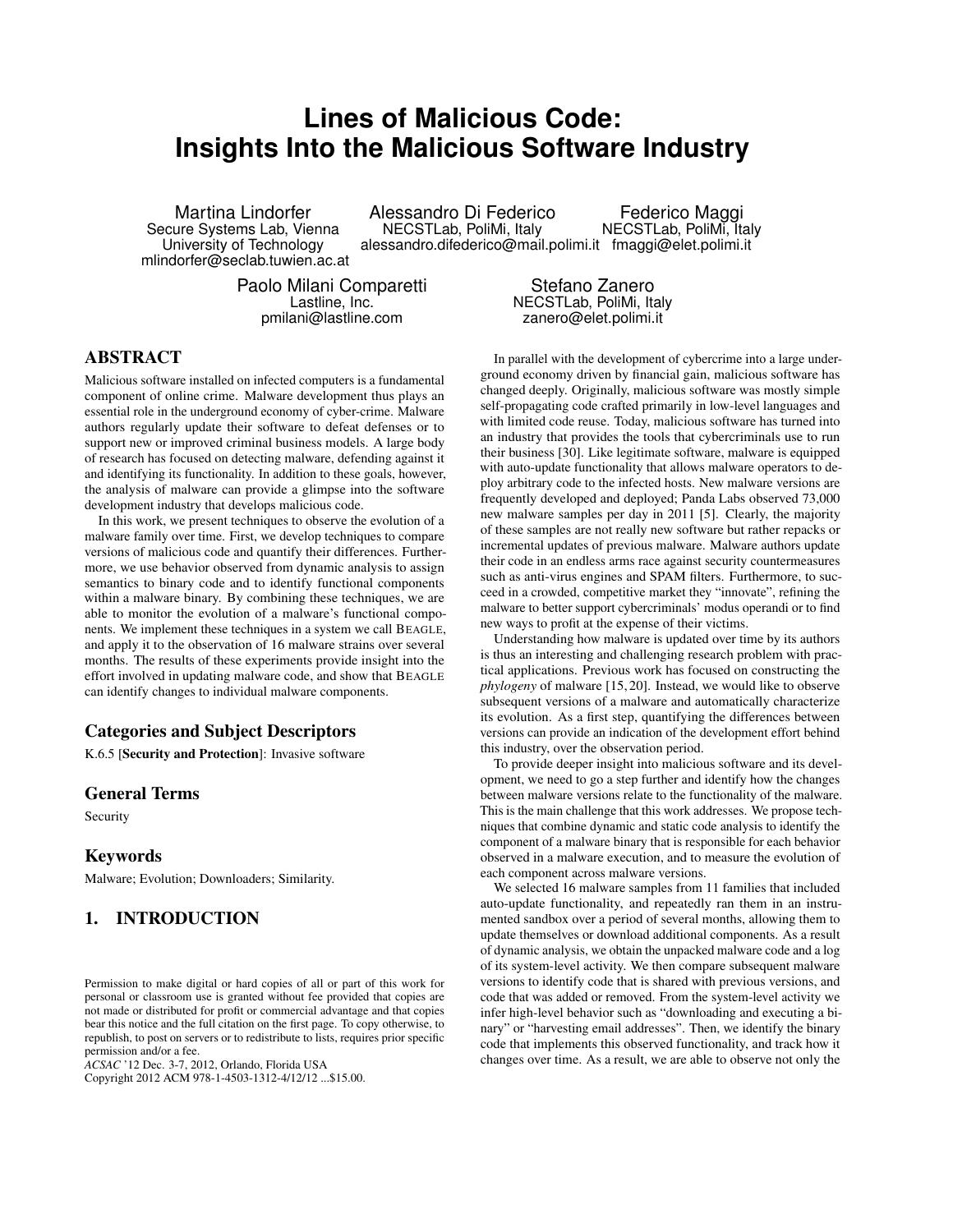overall evolution of a malware sample, but also the evolution of its individual functional components.

In summary, this paper makes the following contributions:

- We propose techniques for binary code comparison that are effective on malware and can also be used to contrast a single binary against multiple others, such as against all previous versions of a malware or against a dataset of benign code.
- We propose techniques that use behavior observed from dynamic analysis to assign semantics to binary code. With these techniques, we can identify functional components in a malware sample and track their evolution across malware versions.
- We implement these techniques in a tool called BEAGLE, and use it to automatically monitor 16 malware samples from 11 families over several months and track their evolution in terms of code and expressed behavior. Our results, based on over one thousand executions of 381 distinct malware instances, provide insight into how malware evolves over time and demonstrate BEAGLE's ability to identify changes to malware components.

## 2. EVOLUTION OF MALICIOUS CODE

Malware is the underlying platform for online crime: From SPAM to identity theft, denial of service attacks or fake-antivirus scams [4], malicious software surreptitiously installed on a victim's computer plays an essential role in criminals' online operations. One key reason for the enduring success of malicious software is the way it has adapted to remain one step ahead of defenses.

Cybercriminals are under constant pressure, both from the security industry, and—as in any market with low barriers to entry—from competing with other criminals. As a result, malicious software is constantly updated to adapt to this changing environment.

The most obvious form of adversarial pressure that the security industry puts on malware authors comes from antivirus (AV) engines: Being detected by widely-deployed AVs greatly reduces the pool of potential victims of a malware. Thus, malware authors strive to defeat AV detection by using packers [29]—also known as "crypters". AV companies respond by detecting the unpacking code of known crypters. The result is that a part of the malicious software industry has specialized in developing crypters that are not yet detected by AVs: Interestingly, Russian underground forums advertise job openings for crypter developers with monthly paychecks of 2,000 to 5,000 US Dollars [21].

This is however only one aspect of the ongoing arms race. SPAM bots try to defeat SPAM filters using sophisticated template-based SPAM engines [34]. Meanwhile, botnets' command and control (C&C) infrastructure is threatened by take downs, so malware authors experiment with different strategies for reliably communicating with their bots [35]. Similarly, the security measures deployed at banking websites and other online services, such as two-factor authentication, require additional malicious development effort. For this, malware authors embed code into the victim's browser that is targeted at a specific website, for instance to mislead him into sending money to a different account than the one he intended to. A plugin implementing such a "web inject" against a specific website for a popular bot toolkit can be worth 2,000 US Dollars [21].

The need to remain one step ahead of defenses is only one reason for malware's constant evolution. Cybercriminals strive to increase their profits—which are threatened by trends such as the declining prices of stolen credentials [22]—by developing new business models. These often require new or improved malware features. As an example, one sample in our dataset implements functionality to simulate a system malfunction on the infected host—presumably to



Figure 1: Overview of BEAGLE.

try to sell the victim fake AV or utility software that will "solve" the problem, and another one is able to steal from Bitcoin wallets.

From an economic perspective, we would like to know how expensive it is for a malware author to develop a new feature, as well as how much effort he needs to invest into defeating a security countermeasure. In the absence of direct intelligence on a malware's developers practices, the malware code itself is the richest available source of information on the malware development process. Human analysts routinely analyze malware binaries to understand not only what they can do but also to get a glimpse into the underground economy of cybercrime. In this work, we develop techniques to automate one aspect of this analysis: Measuring how malware changes over time and how these changes relate to the functionality it implements.

#### 3. APPROACH

We implement the approach described in this section in a system we called  $B$ EAGLE<sup>1</sup>. Fig. 1 shows an overview of our approach.

BEAGLE first dynamically analyzes a malware sample by running it in an instrumented sandbox, as detailed in §4.1. We allow the sample to connect to its C&C infrastructure to obtain an updated binary. This way, we capture new versions of the analyzed malware. Later, we analyze these updated samples by also executing them in our analysis sandbox. In addition to recording the sample's systemand network-level behavior, the sandbox also acts as a simple generic unpacker [32], and records the unpacked version of the malware binary and of any other executables that are run on the system. This includes malicious code that is injected into benign processes. This allows us to analyze the deobfuscated binary code and compare it across versions with static code-analysis techniques.

Then, BEAGLE compares subsequent versions of a malware's code to quantify the overall evolution of the malware code. Our approach to binary code comparison is based on the control-flow graph's (CFG) structural features, as described in §4.2. This first comparison provides us with an overall measure of how much the code has changed and how much new code has been added, but it offers no insight into the *meaning* of the observed changes.

To attach semantics to the observed changes, we take advantage of the behavioral information provided by our analysis sandbox. The sandbox provides us with a trace of low-level operations performed by the malware. In the behavior extraction phase, discussed in §4.3, we analyze this system-level activity to detect higher-level behaviors such as "sending SPAM", "downloading and executing a binary from the Internet". These behaviors are detected based on a set of high-level rules. In addition to these behaviors that have well-defined semantics (as determined by the human analyst who wrote the detection rule), we also detect behaviors with a-priori unknown semantics, by grouping related system-level events into

<sup>&</sup>lt;sup>1</sup>HMS Beagle was the ship that Charles Darwin sailed on in the voyage that would provide the opportunity for many of the observations leading to his development of the theory of evolution.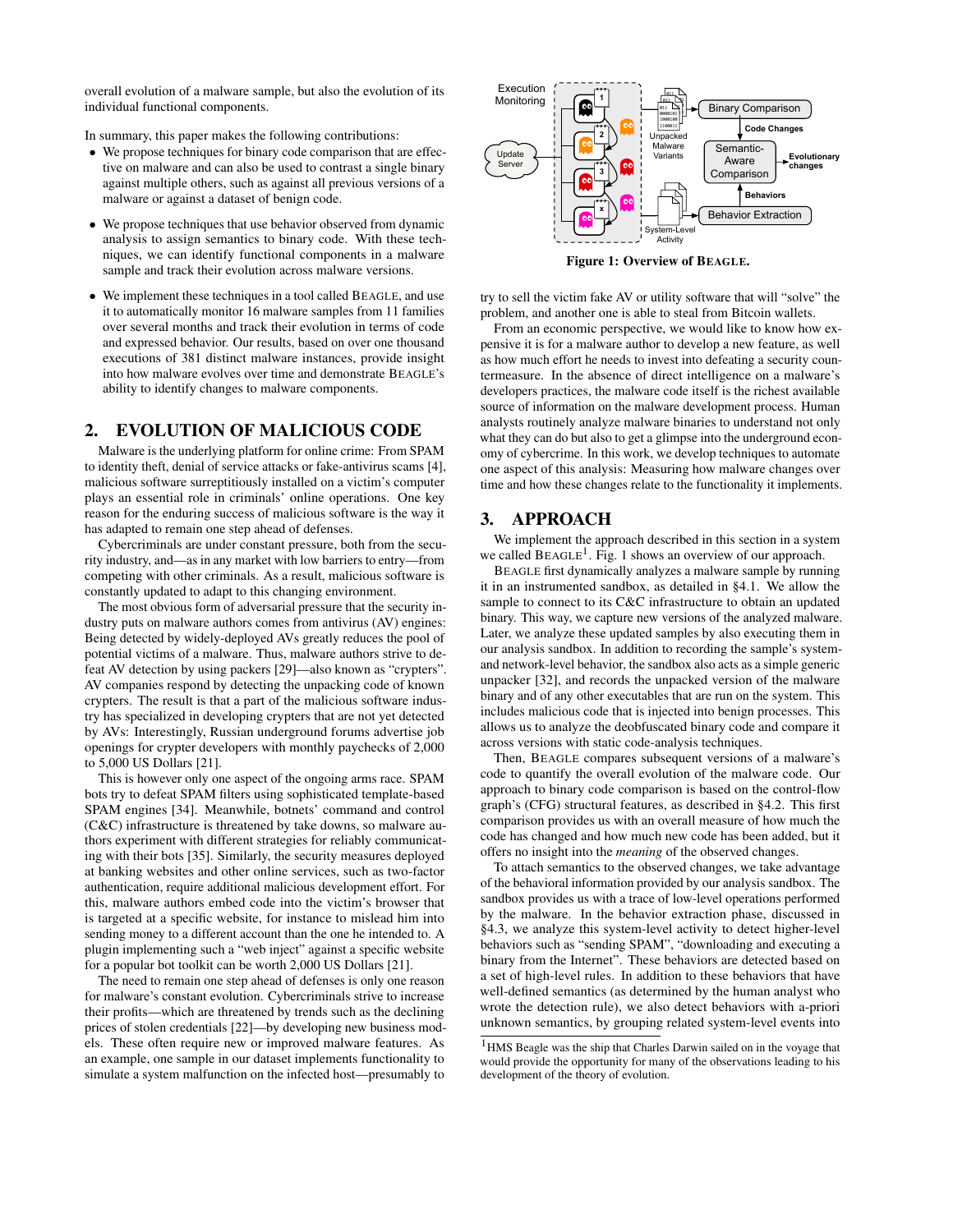*unlabeled behaviors*. Once a behavior has been detected, we employ a lightweight technique to map the observed behavior to the code that is responsible for it, and tag individual functions with the set of behaviors they are involved in.

Last, we perform semantic-aware binary comparison as described in §4.4. For this, we combine the results of the behavior-detection step with our binary-comparison techniques to analyze how the code's evolution relates to the observed behaviors. Thus, we are able to monitor when each behavior appears in a malware's codebase and to quantify the frequency and extent of changes to its implementation. The goal is to provide insight into the semantics of the code changes and help the analyst to answer questions such as "What is the overall amount of development effort behind a malware family?", "Within a family, which components are most actively developed?" or "How frequently is a specific component tweaked?".

# 4. SYSTEM DESCRIPTION

BEAGLE has four modules. The Execution Monitoring module is a sandbox that logs the relevant actions that each sample performs while running (e.g., call stack, system calls, sockets opened, system registry modifications, file creation). The Behavior Extraction module analyzes these logs for each malware sample and extracts high-level behaviors using a set of rules and heuristics. In parallel, the Binary Comparison module disassembles the unpacked binary code. Then, it analyzes the code of each malware sample to find added, removed and shared portions of the CFG across samples, and "labels" these portions with the relative high-level behavior extracted at runtime. The Semantic-Aware Comparison module monitors how the labeled code evolves over time.

## 4.1 Execution Monitoring

The first step is to obtain subsequent variants of that malware family. One approach would be to rely on the labeling of malware samples by AV engines, and select samples from a specific family as they become available over time. However, this approach has two problems. First, AV engines are not very good at classifying malware largely because their focus is on detection rather than classification [6,25]. Second, different samples of a malware family may be independent forks of a common code base, which are developed and operated by different actors.

The approach we use in BEAGLE is to take advantage of the autoupdate functionality included in most modern malware. Specifically, by running malware in a controlled environment and letting it update itself, we can be confident that the intermediate samples that we obtain represent the evolution over time of a malware family—as deployed by a specific botmaster.

Stateful Sandbox. A malware analysis sandbox typically runs each binary it analyzes in a "clean" environment: Before each execution, the state of the system in the sandbox is reset to a snapshot. This ensures that the sample's behavior and other analysis artifacts are not affected by previously-analyzed samples. To allow samples to install and update themselves, however, we need a different approach. A simple yet extremely inefficient solution would be to let the malware run in the sandbox for the entire duration of our experiments. Running a malware sample for months also increases the risk that, despite containment measures, it may cause harm. Instead, we rely on malware's ability to persist on an infected system. Each sample is allowed to run for only a few minutes. At the end of each analysis run, BEAGLE captures the state of the system, in the form of a patch that contains file-system and registry changes to the "clean" system state. Additionally, we detect a malware sample's persistence mechanism by monitoring known auto-start locations [36]. When we want to re-analyze the sample, we start by applying the patch

to the "clean" snapshot. Then, we trigger the detected persistence mechanism, so that we effectively simulate a reboot, thus continuing the analysis with updated versions. Hence, in the first execution we observe the installation and update functionality of the original malware sample. In the following executions we observe the updated variants and additional updates.

Generic Unpacking. BEAGLE's analysis sandbox also captures the deobfuscated binary code by acting as a simple, generic unpacker. In its current implementation, BEAGLE simply captures and dumps all code found in memory at process exit or at the end of the analysis run. We do not restrict this to the initial malware process, but also include all code from binaries started by the malware or of processes in which the malware has injected code. For instance, one of the ZeuS samples in our dataset downloads code from a C&C server and injects it into a the explorer.exe process. In such a case, BEAGLE also dumps an image of the explorer.exe process that includes the injected code.

This simple approach to unpacking, although sufficient for the purpose of our experiments, could be defeated by more advanced packing approaches where unpacked code is re-packed or deleted immediately after use. To address this limitation, BEAGLE could be extended to incorporate more advanced generic unpacking techniques [26, 32].

Sandbox Implementation. BEAGLE's sandbox is an extension of Anubis [8], a dynamic malware analysis sandbox based on the whole-system emulator Qemu. Anubis captures a malware's behavior in the sandbox at the API level, producing a log of the invoked system and API calls, including parameters. Furthermore, Anubis uses dynamic taint tracing to capture data flow dependencies between these calls [9]. In order to facilitate attribution of behavior observed in the sandbox to the code responsible for it, we extended the sandbox to log the call stack corresponding to each API call.

#### 4.2 Binary Comparison

The next component of BEAGLE compares binaries and identifies the code that is shared between versions, the code that was added, or removed. This allows us to quantify the evolution of malicious code by measuring the size of code changes and computing a similarity score between malware variants. More importantly, as discussed in §4.4, we combine this information with code semantics inferred from dynamic behavior to gain an understanding of how evolution relates to malware functionality.

Code Fingerprints. Our technique for binary comparison relies on the structure of the intra-procedural CFG, extending work from [23]. The CFG is a directed graph where nodes are basic blocks and an edge between two nodes indicates a possible control flow transfer (e.g., a conditional jump) between those basic blocks. Following [23], nodes in the CFG are colored based on the classes of instructions that are present in each node, and the problem of finding shared code between two binaries is reduced to searching for isomorphic *k*-node subgraphs (we use  $k = 10$  following [23]). As this problem is intractable, [23] proposed an efficient approximation that relies on extracting a subset of a CFG's *k*-node connected subgraphs and normalizing them. Each normalized subgraph is a concise representation of a code fragment. In practice, the normalized subgraph is hashed to generate a succinct fingerprint. By matching fingerprints generated from different code samples, we are able to efficiently detect similar code.

As shown by Kruegel et al. [23], these fingerprints are to some extent resistant to code metamorphism, and are effective for detecting code reuse in malware binaries [28]. Here, we take this a step forward and use them to locate the shared code between successive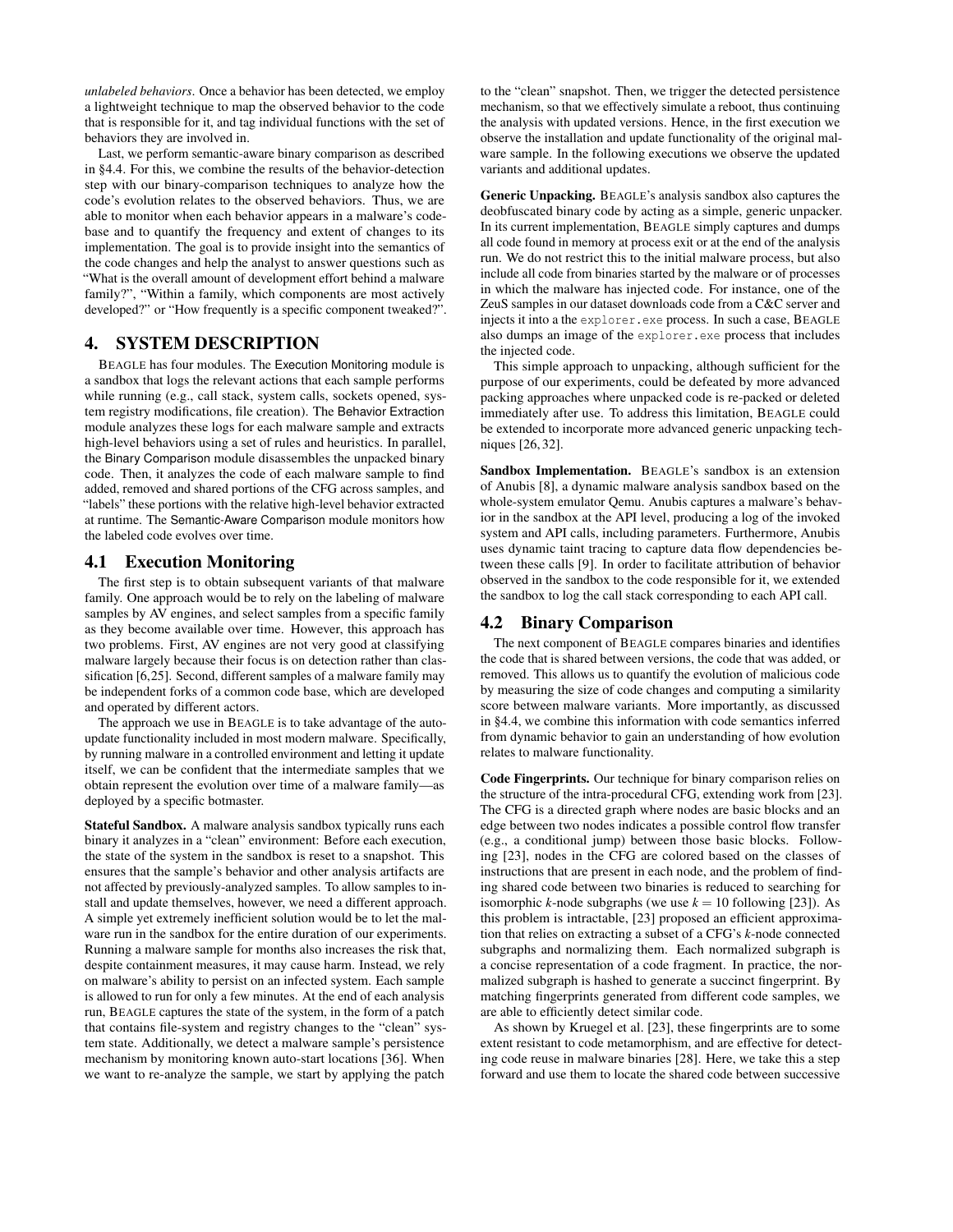malware variants. For this, given an unpacked malware binary *M*, we disassemble it, extract the colored CFG and compute the corresponding set of CFG fingerprints  $\mathcal{F}_M$ . For each fingerprint *f*, we also keep track of the addresses  $b_M(f)$  of the set of basic blocks it was generated from. For a set of fingerprints *F* , we indicate the corresponding basic blocks in sample *M* with  $B_M(\mathcal{F}) = \bigcup_{f \in \mathcal{F}} b_M(f)$ . To compare two samples *M* and *N*, we compute the intersection of the corresponding fingerprints  $I_{M,N} = \mathcal{F}_M \cap \mathcal{F}_N$ . The basic blocks corresponding to the fingerprints in this set in either sample correspond to code that is common to *M* and *N*. We call them *shared* basic blocks. In sample *M*, the set of basic blocks that is shared with *N* is thus  $S_M(M,N) = B_M(I_{M,N})$ . If *M* and *N* are two successive variants of a malware  $\mathcal{A}_N(M,N) = \mathcal{B}_N \setminus \mathcal{S}_N(M,N)$  (short,  $A(M,N)$  is the set of basic blocks *added* in the new sample N, whereas  $\mathcal{R}_M(M,N) = \mathcal{B}_M \setminus \mathcal{S}_M(M,N)$  (short,  $\mathcal{R}(M,N)$ ) is the set of basic blocks *removed* from the old sample *M*.

Code Whitelisting. The unpacked code produced by our sandbox may include code unrelated to the malware. One reason is that malware may inject code into legitimate processes, that will then be included into our analysis. Furthermore, a malware process sometimes loads system dynamically linked libraries (DLLs) directly into its address space, without using the standard API functions for loading DLLs. In both cases, the unpacked binaries produced by our analysis sandbox will include code that is not part of the malware.

To exclude this code from analysis, we rely on a whitelisting approach. For this, we identify all code (executables and DLLs) in the "clean" sandbox, and compute the set  $W$  of all CFG fingerprints found in this code. In our analysis of each malware sample *M*, we then identify the basic blocks  $\mathcal{B}(\mathcal{W})$  that match these fingerprints. We call them *whitelisted* basic blocks, and do not take them into account for further analysis. An additional benefit of whitelisting code from a clean system is that this can also eliminate code from standard system libraries that has been statically linked into a malware binary.

Similarity and Evolution. We compute the similarity between two malware samples with a variant of the Jaccard set similarity:

$$
J(M,N) := \frac{|S^*(M,N)|}{|S^*(M,N)| + |\mathcal{A}(M,N)| + |\mathcal{R}(M,N)|} \tag{1}
$$

This is roughly the number of shared basic blocks over the total of shared, added and removed basic blocks. The number of shared basic blocks in the two samples  $|\mathcal{S}_N(M,N)|$  and  $|\mathcal{S}_M(M,N)|$  may differ slightly, because multiple identical *k*-node subgraphs may exist in a single sample. We mitigate this by picking  $|S^*(M,N)|$ , which is the maximum between the two.

In addition to comparing pairs of samples, we would like to contrast a new malware sample against all previously observed variants, and identify the code that is new in the latest variant. Measuring this code provides the most direct measure of the malware authors' development effort for this variant. For this, we compute the set  $\mathcal{F}_{M_1,...M_{t-1}}$  of fingerprints found in the first *t* − 1 samples, and identify the *new basic blocks*  $\mathcal{N}_{M_t} = \mathcal{B}_{M_t} \setminus \mathcal{B}_{M_t}(\mathcal{F}_{M_1,\dots,M_{t-1}}).$ 

#### 4.3 Behavior Extraction

Automatically understanding the purpose and semantics of binary code is a challenging task. The system-level behavior of a malware sample in an analysis sandbox, however, can be more readily interpreted. To detect specific patterns of malicious behavior previous work [16, 27] has started from system-level events, enriched with data flow information. Martignoni et al. in [27] frame this as a "semantic gap" problem, and propose a technique to detect high-level behavior from system-level events using a hierarchy of manually crafted rules. In the absence of prior knowledge of a pattern of

malicious behavior, on the other hand, no such rules are available. As an alternative to leveraging prior knowledge, researchers have used data flow to link individual system-level events into graphs, and applied data mining techniques to a corpus of such graphs to learn to detect malware [11] or to identify its C&C communication [17].

We aim to make our observation of the evolution of malware functionality as complete and insightful as possible. Therefore, we assign semantics to observed behavior that matches known patterns, but also take into account behaviors for which no high-level meaning can be automatically established. In this work, we call the former *labeled*, and the latter *unlabeled* behavior.

Unlabeled Behavior. An unlabeled behavior is a connected graph of system-level events observed during the execution of a sample. Nodes in this graph represent system or API calls, whereas the edges represent data flow dependencies between them. As data flow dependencies are lost when files are written to disk, we also connect nodes that operate on the same file system resources.

Our purpose in taking unlabeled behavior into account is to identify components of the malware and measure their evolution, even though we do not (yet) know what functionality they implement.

Labeled Behavior. A labeled behavior consists of one or more unlabeled behaviors—or, in other words, connected subgraphs of system-level events—such that they match a manually-crafted specification of a known malware behavior. These specifications can take into account the API calls involved, their arguments, as well as the data flow between them. For instance, we define the DOWNLOAD\_ EXECUTE behavior as any data flow dependency from the network to a file that is later executed; another example is the AUTO\_START behavior, which we define as a write to any of a set of known autostart locations.

Behaviors that remain unlabeled can be examined by an analyst who can assign semantics to them and define behavior specifications for detecting them. Thus, BEAGLE's knowledge-base of behavior specifications grows over time to cover a broader spectrum of malware functionality. As we show in §5.6, a relatively small number of manually-written behavior specifications was sufficient to cover a significant fraction of the malware code that was executed during our experiments.

# 4.4 Semantic-Aware Comparison

The goal of this step is to attach meaning to the overall changes in the binary code. Essentially, we divide the malware program into a number of functional components. To this end, BEAGLE starts from the behaviors observed at runtime, as discussed in §4.3, and identifies the binary code that is responsible for each observed behavior. By tracking the evolution of this code across malware versions, we are able to measure the evolution of malware's functional components.

Mapping Behavior to Code. The output of the behavior extraction phase is, for each behavior observed in a sample's execution, a sequence of system or API calls with the corresponding call stack. BEAGLE next tries to identify the code responsible for this behavior. BEAGLE works at function granularity: It identifies the set of functions in the unpacked binary that are involved in that behavior, and "tags" them with the behavior. A single function may be tagged with multiple behaviors (e.g., a utility function that is re-used across different functional components). To identify the functions involved in a behavior, we use static analysis to identify a code path that could have been responsible for the observed sequence of calls (taking into account the corresponding call stacks). To do so, we resolve the path between any two consecutive calls by recursively looking up code references to the target function until we find the source function.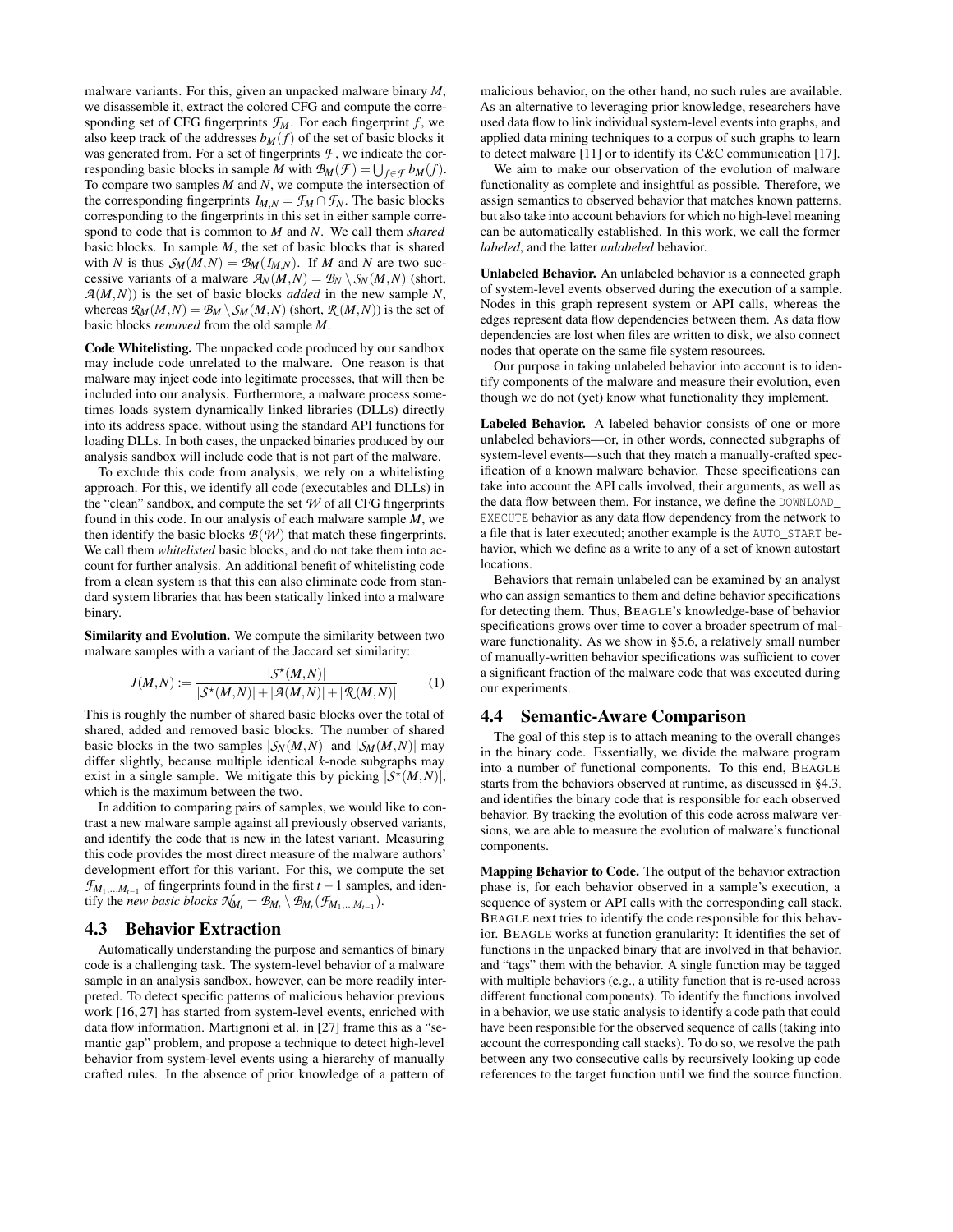| FAMILY NAME AND LABEL                                        | <b>SOURCE</b> | $1ST$ DAY        | <b>DAYS</b> | <b>EXECUTIONS</b> | MD5s           | LIFESPAN               |
|--------------------------------------------------------------|---------------|------------------|-------------|-------------------|----------------|------------------------|
| Banload TrojanDownloader:Win32/Banload.ADE                   | $^{(1)}$      | 2012-01-31       | 87          | 78                | 3              | 2.00/83.00/29.33/37.95 |
| Cycbot Backdoor:Win32/Cycbot.G                               | $^{(1)}$      | 2011-09-15       | 73          | 73                | 69             | 1.00/73.00/2.04/8.60   |
| Dapato Worm:Win32/Cridex.B                                   | (2)           | 2012-02-24       | 65          | 62                | 25             | 1.00/43.00/4.60/8.31   |
| Gamarue Worm:Win32/Gamarue B                                 | (2)           | $2012 - 02 - 10$ | 78          | 77                | 19             | 1.00/76.00/8.47/16.44  |
| GenericDownloader TrojanDownloader:Win32/Banload.AHC         | $^{(1)}$      | 2012-01-31       | 82          | 79                | 5              | 2.00/69.00/16.80/26.16 |
| GenericTrojan Worm:Win32/Vobfus.gen!S                        | (1)           | 2012-02-07       | 76          | 73                | 55             | 1.00/44.00/2.71/6.32   |
| Graftor TrojanDownloader:Win32/Grobim.C                      | (1)           | 2012-02-17       | 37          | 39                | 22             | 1.00/17.00/6.00/5.53   |
| Kelihos TrojanDownloader:Win32/Waledac.C                     | (2)           | 2012-03-03       | 56          | 38                | 8              | 1.00/54.00/21.00/22.88 |
| Llac Worm:Win32/Vobfus.gen!N                                 | (1)           | 2012-02-07       | 32          | 33                | 82             | 1.00/10.00/1.49/1.71   |
| <b>OnlineGames</b> Worm:Win32/Taterf.D                       | (1)           | 2011-09-02       | 87          | 80                | 47             | 1.00/38.00/3.94/7.28   |
| ZeuS PWS:Win32/Zbot.genIAF 1be8884c7210e94fe43edb7edebaf15f  | (3)           | 2012-02-09       | 79          | 78                | 6              | 1.00/78.00/26.67/28.70 |
| ZeuS PWS:Win32/Zbot 9926d2c0c44cf0a54b5312638c28dd37         | (3)           | 2012-02-15       | 74          | 73                | 4              | 1.00/50.00/18.50/19.63 |
| ZeuS PWS:Win32/Zbot.gen!AF* c9667edbbcf2c1d23a710bb097cddbcc | (3)           | 2012-02-23       | 66          | 63                | 6              | 1.00/36.00/11.00/13.43 |
| ZeuS PWS:Win32/Zbot.gen!AF* dbedfd28de176cbd95e1cacdc1287ea8 | (3)           | 2012-02-09       | 79          | 78                | $\overline{4}$ | 1.00/78.00/20.25/33.34 |
| ZeuS PWS:Win32/Zbot.gen!AF* e77797372fbe92aa727cca5df414fc27 | (3)           | 2012-02-10       | 79          | 77                | 5              | 1.00/77.00/16.20/30.40 |
| ZeuS PWS:Win32/Zbot.gen!AF* f579baf33f1c5a09db5b7e3244f3d96f | (3)           | 2012-03-03       | 57          | 55                | 11             | 1.00/30.00/5.64/9.75   |

Table 1: Dataset. The labels in the first columns are based on Microsoft AV naming convention. The MD5 column is the number of distinct binaries encountered. Lifespan is the duration in days of the interval in which an MD5 was observed (min/max/mean/stdev).

We use the addresses in the call stack as landmarks this path should traverse and in case the dynamic path cannot be resolved statically. We tag all functions in the identified path as part of the behavior.

Working at function granularity is a design decision that trades off some precision in delimiting functional components, to achieve performance compatible with a large-scale experiment. As discussed in §4.1, our modified sandbox logs events at the system API level. Previous work that performed a similar mapping of behavior to code at instruction granularity [28], on the other hand, relied on a sandbox logging each executed basic block.

Behavior Evolution. The set of functions that implement a behavior is a functional component of a malware instance. By comparing the components that implement a behavior in successive versions of a malware, we can observe the evolution of that functionality over time. This allows us to get an idea of the development effort involved in updating this functionality by measuring the amount of new code, as well as quickly identifying significant updates to the malicious functionality that may warrant further inspection. For this, we apply the techniques discussed in §4.2 to successive versions of a component, instead of considering entire unpacked binaries. Among the versions of a component observed throughout our experiments, we select the largest implementation by number of basic blocks and call it the *reference behavior*.

Dormant Functionality. Like any dynamic code analysis approach, a limitation of BEAGLE is incomplete code coverage. In a typical execution, a malware sample will reveal only a fraction of the functionality it is capable of: For instance, a bot will send SPAM only if instructed to do so by the botnet's C&C infrastructure. Thus, the techniques described above will identify the presence of each functional component only in some of a sample's executions, even though the code implementing the functionality is present throughout our experiments. This limits our visibility in the component's evolution. In the limit, if a behavior is observed only once, we do not see any evolution. To be able to track evolution in a more complete way, we use the CFG fingerprints from §4.2 to identify a component even in executions where it is *dormant* and the corresponding behavior cannot be observed. For this, we identify the dormant components by locating the functions in a sample that match fingerprints from an *active* (non-dormant) component in another execution.

## 5. EXPERIMENTAL EVALUATION

#### 5.1 Setup

We run BEAGLE on a desktop-class, dual-core machine with 4GB of RAM, and execute each sample for 15 minutes approximately



Figure 3: CDF of added basic blocks per family. Day-to-day changes (a) are concentrated around low values for all the families, whereas in the long run (b) each family evolves distinctively, showing different development efforts.

once a day, depending on the workload of the sandbox. Each analysis continues from the state of the previous day's execution in order to analyze only the updated versions. Since we want to observe malware updating itself, we cannot run it in a completely isolated environment, but need to allow it to access the C&C infrastructure from which to obtain updates. To prevent malware from causing harm, we employ containment measures such as redirecting "dangerous" protocols to a local honeypot and limiting bandwidth and connections. These measures cannot guarantee that the malware we run will never cause harm (0-day attacks are especially hard to recognize and block), but we believe that they are sufficient in practice if combined with a prompt response to any abuse complaints (we did not receive any complaints during the course of our experiments).

## 5.2 Dataset

We selected samples from three different sources: (1) Recent submissions to Anubis for which the data flow detection of Jackstraws [17] indicated download & execute behavior. (2) Malware variants from the top threats according to the Microsoft Malware Protection Center [2] (3) ZeuS samples from ZeuS Tracker [3]. We then discarded samples that showed no update activity in our environment.

As summarized in Tab. 4.3, we analyzed the evolution of 16 samples from 11 families between September 2011 and April 2012. We stopped the analysis and discarded a sample after it failed to contact its C&C server for more than two weeks. Overall, we analyzed a total of 1,023 executions of 381 distinct malware binaries.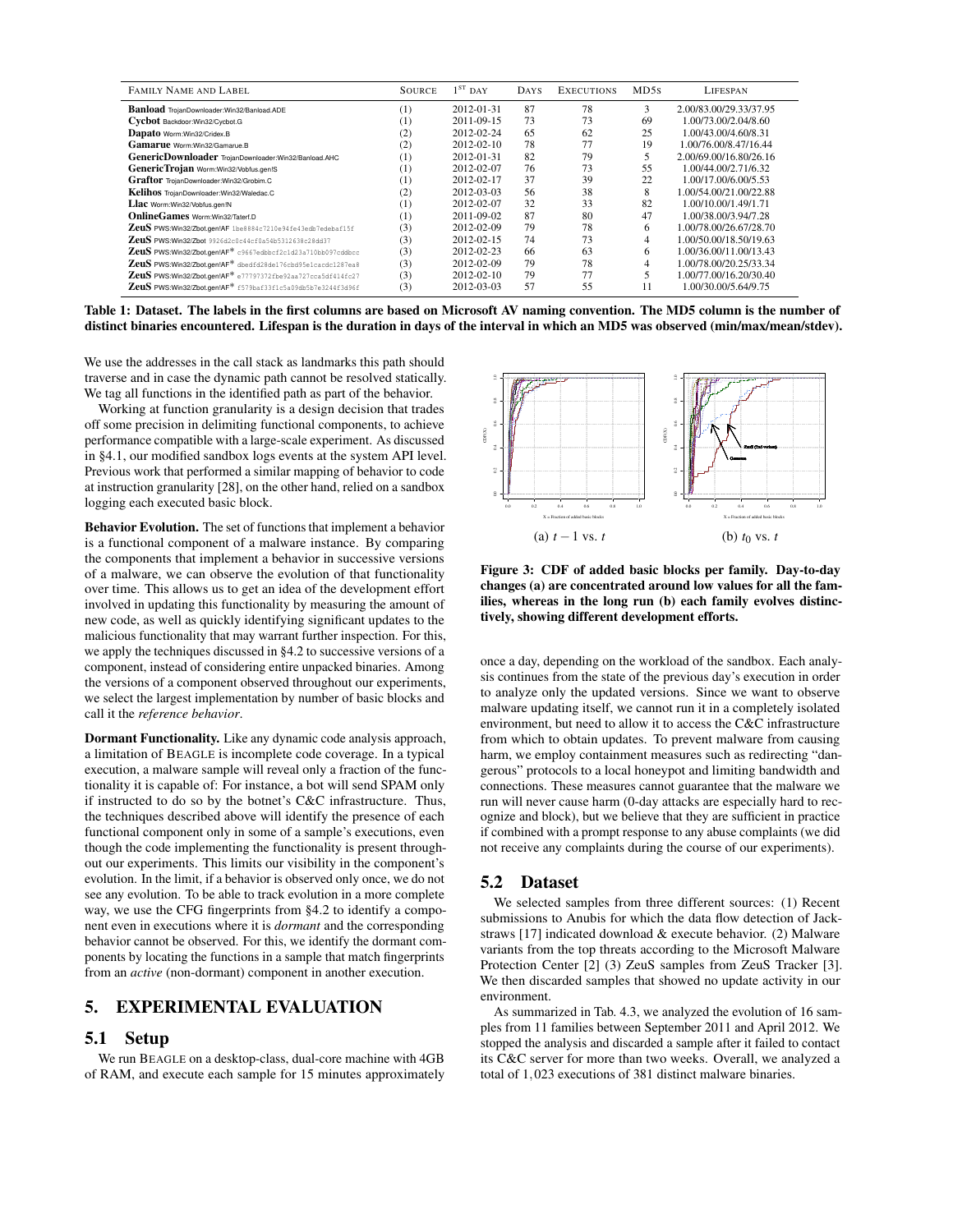

Figure 2: Added, removed and shared code over time. The first row shows the day-to-day changes in the code (i.e., we compare subsequent pairs of samples in the same family), whereas the second row shows the new code. Other families such as Gamarue and GenericDownloader, omitted for space limits, also exhibit interesting evolutions.

#### 5.3 Validation

BEAGLE automatically finds differences between hundreds of malware samples in a few hours on a desktop-class computer. Clearly, an in-depth understanding of the code differences would still require a reverse engineer, which BEAGLE cannot possibly substitute. However, BEAGLE provides valuable guidance to quickly decide what are the interesting changes between malware releases to focus manual inspection. That said, it is hard to assess the correctness of BEAGLE, mainly because we do not have the source code of successive malware versions, and lack a ground truth on the semantics of malware components and their comparison.

The binary comparison component of BEAGLE described in §4.2, however, can be validated by comparing its results against established tools for binary code comparison. For this, we use Bin-Diff  $[1, 13]$ , the leading commercial tool for binary comparison and patch analysis, and compare the similarity scores it produces when comparing pairs of samples to those from BEAGLE. Note that Bin-Diff is based on a completely different approach and uses a number of proprietary heuristics for comparison, and relies on program's call graph, which is not taken into account by our tool. Although the absolute value of BinDiff's similarity score and BEAGLE's similarity score differ, we were able to find a linear transformation<sup>2</sup> from one value to another with a low residual mean square error (6.3% on average, with a peak of 17% for GenericTrojan). Note however that BinDiff cannot efficiently be used to contrast a binary against multiple others. BEAGLE's binary comparison component, on the other hand, can be used to contrast a sample against all previous versions (to detect new code), or against a library of benign software (for whitelisting), as discussed in §4.2.

# 5.4 Overall Changes

In Fig. 2 we show the timelines resulting from comparing samples within three families: Graftor, ZeuS  $(4<sup>th</sup>$  variant), and Llac. We only



Figure 4: (a) CDF of the detection rate of malware samples among 43 AV engines, at the time each sample is observed for the first and last time in our experiments. (b) Detection rate of Kelihos binaries over time—one line per distinct binary.

show three timelines because of space limitations. For the top row of the figure, we consider each consecutive pair of samples of a malware, that is at time  $t$  and  $t - 1$ . Then, as described in §4.2, we calculate the amount of added, removed and shared code (Eq. (1)), expressed in distinct basic blocks, between the two samples, and normalized to the total number of distinct basic blocks. For the bottom row, we calculate the absolute amount of code that was never found in any of the previous samples.

These timelines show that overall, day-to-day changes in malware code are relatively small: As would be expected, most new malware

<sup>&</sup>lt;sup>2</sup>To this end, we used R's linear model fitting functions ( $lm($ ) and poly()).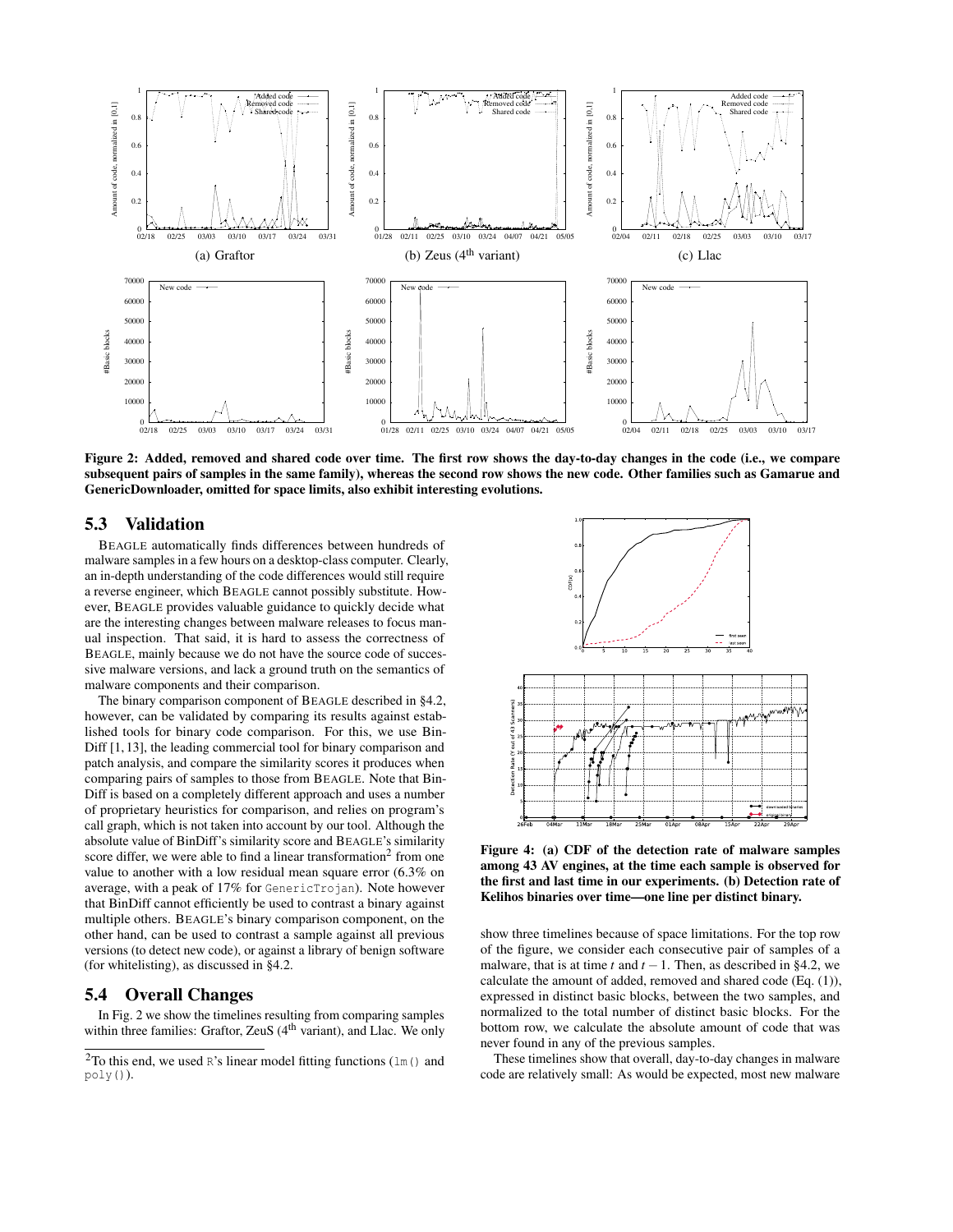| <b>FAMILY NAME</b>       | $\%$ TAGGED       | $%$ LABELED       | $%$ RATIO | $%$ ADDED         | %REMOVED          | $%$ SHARED        | <b>NEW</b>           | #LABELS        |
|--------------------------|-------------------|-------------------|-----------|-------------------|-------------------|-------------------|----------------------|----------------|
| <b>Banload</b>           | $7.31 \pm 1.70$   | $6.68 \pm 0.75$   | 91.43     | $2.48 \pm 2.96$   | $2.83 \pm 3.10$   | $94.69 \pm 3.75$  | $176.2 \pm 409.2$    | 5              |
| Cycbot                   | $32.36 \pm 2.40$  | $31.23 \pm 2.95$  | 96.50     | $10.59 \pm 10.36$ | $10.30 \pm 10.42$ | $79.11 \pm 12.80$ | $1361.4 \pm 3937.2$  | 11             |
| Dapato                   | $2.81 \pm 1.22$   | $1.15 \pm 0.55$   | 40.90     | $5.15 \pm 5.14$   | $5.57 \pm 5.63$   | $89.28 \pm 7.48$  | $2402.9 \pm 7165.3$  | $\overline{4}$ |
| Gamarue                  | $15.90 \pm 14.06$ | $14.06 \pm 13.40$ | 88.42     | $12.08 \pm 8.16$  | $12.50 \pm 9.32$  | $75.41 \pm 11.57$ | $2500.1 \pm 7747.2$  | 12             |
| <b>GenericDownloader</b> | $9.10 \pm 1.93$   | $8.58 \pm 1.59$   | 94.30     | $9.80 \pm 9.85$   | $9.58 \pm 8.81$   | $80.62 \pm 12.48$ | $3330.6 \pm 7367.8$  | 6              |
| <b>GenericTrojan</b>     | $22.94 \pm 11.05$ | $20.18 \pm 10.69$ | 87.97     | $16.66 \pm 16.15$ | $17.03 \pm 15.15$ | $66.31 \pm 18.76$ | $4974.1 \pm 14339.6$ | 11             |
| Graftor                  | $12.66 \pm 6.20$  | $9.58 \pm 4.70$   | 75.70     | $6.47 \pm 10.40$  | $6.84 \pm 9.96$   | $86.69 \pm 13.48$ | $682.0 \pm 1662.8$   | 4              |
| Kelihos                  | $24.20 \pm 2.24$  | $24.09 \pm 2.26$  | 99.53     | $5.18 \pm 8.69$   | $5.60 + 10.10$    | $89.23 + 12.64$   | $2145.3 \pm 4065.3$  | 12             |
| Llac                     | $19.13 + 14.25$   | $19.11 \pm 14.26$ | 99.91     | $12.82 \pm 12.53$ | $14.45 \pm 14.70$ | $72.73 \pm 19.05$ | $3323.3 \pm 7899.1$  | 10             |
| <b>OnlineGames</b>       | $2.18 \pm 0.30$   | $1.96 \pm 0.21$   | 89.97     | $3.35 \pm 3.12$   | $3.37 \pm 3.12$   | $93.28 \pm 5.44$  | $420.0 \pm 718.0$    | 9              |
| Zeus                     | $8.37 \pm 2.59$   | $6.15 \pm 1.32$   | 73.44     | $2.10 \pm 2.24$   | $3.59 + 11.27$    | $94.31 + 11.28$   | $1910.8 + 6148.0$    | 11             |
| Zeus                     | $8.26 \pm 1.56$   | $6.44 \pm 1.14$   | 78.00     | $3.65 \pm 3.07$   | $5.25 \pm 11.85$  | $91.09 \pm 12.41$ | $4086.0 + 11936.3$   | 12             |
| Zeus                     | $10.45 \pm 2.67$  | $7.91 \pm 2.49$   | 75.73     | $2.61 \pm 2.20$   | $4.51 \pm 12.64$  | $92.88 \pm 12.47$ | $2234.5 \pm 7117.9$  | 11             |
| Zeus                     | $8.55 \pm 2.15$   | $6.53 \pm 1.19$   | 76.41     | $2.55 \pm 2.51$   | $3.93 \pm 11.26$  | $93.52 \pm 11.35$ | $2013.6 \pm 6874.5$  | 12             |
| Zeus                     | $8.82 \pm 1.79$   | $7.73 \pm 1.36$   | 87.65     | $3.12 \pm 2.78$   | $4.57 \pm 11.33$  | $92.32 \pm 11.46$ | $3245.9 \pm 7456.3$  | 12             |
| Zeus                     | $7.44 \pm 1.31$   | $6.41 \pm 0.88$   | 86.06     | $2.24 \pm 2.51$   | $4.53 \pm 13.46$  | $93.23 \pm 13.46$ | $2523.9 \pm 6834.9$  | 13             |

Table 2: Overall tagged and labeled code (in each version), added, removed, shared code (between consecutive versions), and new code (with respect to all previous versions) for each family (mean±variance, measured in basic blocks). #Labels is the number of distinct behavior labels detected throughout the versions.

versions are incremental updates that reuse most of the code. New code is largely concentrated in a smaller number of peaks, that indicate significant updates to the malware code base. For some families, the amount of brand new code in some of these peaks is significant, up to for instance 50,000 new basic blocks for Llac.

Fig. 3 shows a CDF of the similarity of day-to-day differences between successive malware versions  $(3(a))$  and between each version and the first analyzed version (3(b)). Comparing the two graphs clearly shows that while daily updates mostly consist of small changes, for some families the cumulative effect of these small changes eventually result in binaries that are very different from the original sample. This long term evolution varies a lot across the families in our dataset. In Fig.3(b) we highlight Zeus (2nd variant) and Gamarue that show particularly large cumulative changes.

Tab. 2 summarizes our results, which confirm that, in the majority of cases, the malware writers reuse a significant amount of code when they release day-to-day updates. Remarkably, for a few families the new code added in day-to-day changes accounts for around 10% of the entire malware code on *average*.

## 5.5 AV Detection

In §2 we suggested that AV engines are one of the main reasons malware authors frequently update their code. During the course of our experiments, we scanned all observed binaries with 43 Anti-Virus engines by using the VirusTotal service. Fig. 4a shows that, as expected, the detection rate of AV engines on a set of binaries—in this case, all binaries executed in our experiments—is generally lower at the beginning of their life cycle than towards the end. More interestingly, we found that in some families, such as Kelihos, as shown in Fig. 4b, the malware writers seem to release a new binary as soon as previous binaries get detected by AV engines. Indeed, whenever a larger number of AV engines start detecting a sample, the malware writers unleash a new, unknown binary, causing a sudden drop in the detection rate.

#### 5.6 Code Behavior

As described in §4.3, we specify behavior as graphs of API calls, connected by data flow, and can take into account API call parameters. Depending on the granularity at which BEAGLE should track changes, an analysts can label behavior by rules that comprise only one function such as RegSetValue(HKEY\_CURRENT\_ USER\Software\Microsoft\Windows\CurrentVersion\Run,\*) for (one variant of) the AUTO\_START behavior, or more complex rules such as InternetOpenUrl|connect -> InternetReadFile|recv -> WriteFile -> WinExec|CreateProcess for the DOWNLOAD\_ EXECUTE behavior.

Taking into account a-priori knowledge about the behavior of the samples in our dataset and observations during the analysis, we defined rules that label a total of 31 distinct behaviors.

- Install. We detect modifications to known autostart locations (AUTO\_ START) to recognize when a sample installs on the system.
- Networking. We label network behavior based on protocols and port numbers. We label any data flow to the network over port 25 as SPAM. Furthermore, we distinguish between HTTP\_REQUEST, HTTPS\_REQUEST, DNS\_QUERY, general TCP\_TRAFFIC and UDP\_ TRAFFIC as well LOCAL\_CONNECTION from and to localhost. Finally, OPEN\_PORT indicates that the malware listens on a local port.
- Download & Execute. This describes the updating functionality of a malware sample by labeling any data flow from the network to files that are then executed (DOWNLOAD\_EXECUTE) or to memory sections that are injected into foreign processes (DOWNLOAD\_ INJECT).
- Information Stealing. We currently detect four information-stealing behaviors. FTP\_CREDENTIALS and EMAIL\_HARVESTING indicate that the malware harvests FTP credentials and email addresses, respectively, from the filesystem and registry. BITCOIN\_ WALLET indicates that the malware searches for a Bitcoin wallet to steal digital currency. Finally, INTERNET\_HISTORY is detected when the malware accesses the user's browsing history.
- Fake AV. Fake AV software modifies system settings to simulate system instability and persuade the victim to pay for additional software that fixes these "problems". We detect this as modifications to the registry that disable the task manager (DISABLE\_ TASKMGR) or hide items in the start menu (HIDE\_STARTMENU), as well as enumeration of the file system and setting all file attributes to hidden (HIDE\_FILES).
- Browser Hijacking. We detect this type of behavior when a malware changes Internet Explorer's or Firefox's proxy settings, (IE\_PROXY\_SETTINGS and FIREFOX\_SETTINGS).
- Anti AV. We detect behavior that disables system call hooks commonly used by AV software by restoring the System Service Dispatch Table rom the disk image of the Windows kernel (RESTORE\_SSDT).
- AutoRun. We detect the use of the AUTO\_RUN feature as modifications to autorun.inf, changes to the AutoRun settings in the registry and the enumeration and spreading to external drives.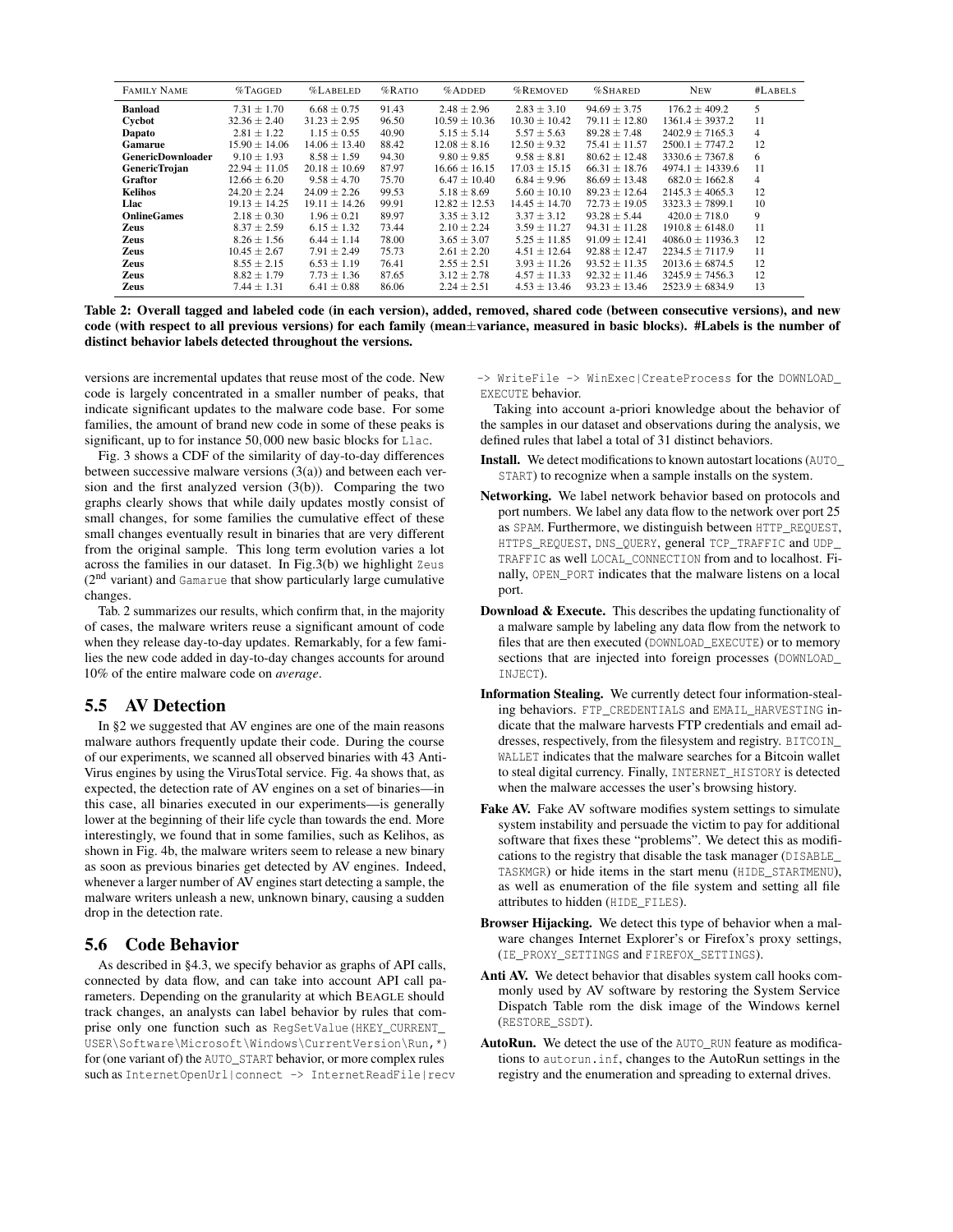- Lowering Security Settings. We currently detect three types of behaviors that lower a system's security settings: the creation of new Windows firewall's rules or attempts to disable it completely (FIREWALL\_SETTINGS), registry modifications that disable Internet Explorer's phishing filter (IE\_SECURITY\_SETTINGS), and changes to a system security policy that classifies executables as low risk file types when downloading them from the Internet or opening email attachments (CHANGE\_SECURITY\_POLICIES).
- Miscellaneous. We also detect a number of simple behaviors that have self-explanatory labels: INJECT CODE, START SERVICE, EXECUTE\_TEMP\_FILE, ENUMERATE\_PROCESSES and DOWNLOAD\_ FILE.
- Unpacking. To identify a malware's unpacking code (UNPACKER), we do not rely on behavior rules as we do for other labels. Instead, we assume that all code found in the original malware binary *before unpacking* is part of the unpacking behavior. The reason is that malware authors use packing to hide as much as possible of their software from analysis and detection: Thus, all other functionality is typically found inside the packing layer.

The first column of Tab. 2 shows the percentage of a sample's overall code that is tagged with any behavior (labeled or unlabeled). This is all the code that is responsible for *any* observed behavior, and is a measure of the code coverage of our dynamic analysis. Overall coverage is relatively low, which confirms the difficulty of performing a complete dynamic analysis. The second column show the percentage that is tagged with a labeled behavior; That is, code to which we were able to attribute a high-level purpose. Except for one outlier (Dapato, at 40.9%) the labeled code is on average 73.4% −99.91% of the total tagged code. This shows that BEAGLE was able to assign most executed code to a functional component.

## 5.7 Behavior Evolution

With the techniques discussed in §4.4, BEAGLE is able to monitor the evolution of each of the detected behaviors across successive malware versions. For each functional components that implements a behavior, BEAGLE can produce results similar to those presented for the overall malware code in Table 2 and in Figures 2 and 3. Due to space limitations, we can present here only a small sample of these results. To present the evolution of behaviors, we focus on the similarity (as defined in Eq. (1)) between each version of the behavior and the *reference behavior*. As discussed in Section 4.4, the reference behavior is the largest implementation of a behavior by number of basic blocks, across a malware's versions. While this does not provide a complete picture of the code's evolution, it gives an idea of how each behavior grows towards its largest implementation (i.e., the reference behavior).

Fig. 5 shows the similarity over time of each behavior found in ZeuS  $(3<sup>rd</sup>$  variant) against the respective reference behavior. This shows the contribution of each behavior to the overall changes. Interestingly, in this family as well as in other families, we notice very limited code change overall (first plot). However, the breakdown reveals some significant changes towards the end of the observation window, where behaviors such as TCP\_CONNECTION, DOWNLOAD\_ INJECT and HTTP\_REQUEST change their similarity with respect to the reference.

A more compact representation of the behavior "variability" is exemplified in Fig. 5, which shows the boxplot distribution of the similarity of each behavior against the respective reference behavior. In the family under examination, which is Gamarue, behaviors such as DOWNLOAD\_EXECUTE, UDP\_TRAFFIC, and DOWNLOAD\_FILE almost never change, except for some outliers (empty circles). Other behaviors, instead, exhibit more variance, which means that their



Figure 5: ZeuS (3rd variant): Similarity over time of each behavior against the respective reference behavior. The first timeline is the overall code similarity with respect to the first sample of that family. This plot shows how the overall changes are broke down into changes in the single behaviors. We found analogous patterns also in Gamarue (omitted for space limits).



Figure 6: Gamarue: Distribution of the similarity of each behavior against the respective reference behavior. Each box marks the  $0\%$ -,  $25\%$ - and  $75\%$ -,  $100\%$ -quantiles, and the median. The circles indicate the outliers.

code is changed often, corresponding to a proportionally larger development effort.

#### 5.8 Lines of Malicious Code

Throughout our evaluation, we have used basic blocks as the unit of measurement for code, whereas it would be more useful to quantify the malware development effort in terms of lines of malicious code. Unfortunately, directly measuring the Lines of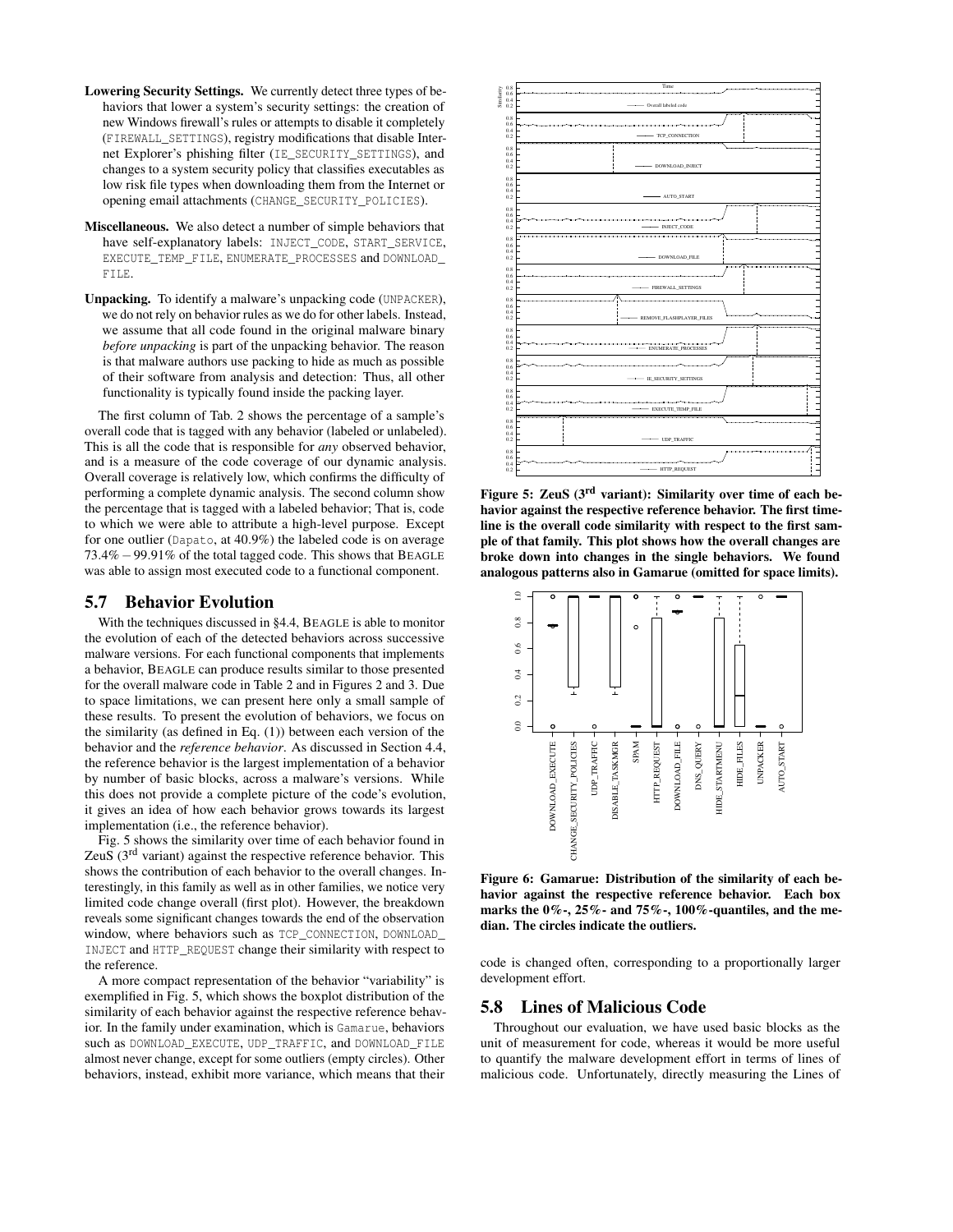Code (LoC) would require the malware's source code, which is typically unavailable. Nonetheless, we would like to provide a rough estimate of the amount of source code that may correspond to the observed changes. For this, we attempt to estimate a range of possible values for the ratio of basic blocks to LoC in malware samples. Clearly, factors such as the compiler, compiler options and programming paradigms can significantly influence such ratio, thus our estimate is not generalizable outside the scope of our dataset.

We obtained the source code of 150 malware samples of various kinds (e.g., bots, worms, spyware), including the leaked ZeuS source code, and a corresponding executable binary. Apart from ZeuS, none of the families in our dataset are represented in these 150 samples. We then calculated the number of lines of  $C/C++$  source code (LoC), using cloc, and the number of basic blocks, using BEAGLE's binary comparison submodule—we excluded the blocks that belong to whitelisted fingerprints. Within this dataset, we found that the ratio between basic blocks and LoC ranges between 50 and 150 blocks per LoC, and around 14.64 for ZeuS. However, one third of the 150 samples that we analyze exhibit a ratio very close to 50 basic blocks per LoC, which we take as a conservative lower bound.

Given these estimates, in the case of ZeuS, the average amount of new code is around 140–280 lines of code, with peaks up to 9,000. Since the Zeus samples in our dataset are closely related to the source code used to estimate this ratio, we consider this a relatively reliable estimate. For the remaining families, with a rough estimate using a ratio of 50, we notice an average amount of *new* code around 100–300 LoC per update cycle, with peaks up to 4,600–9,000. These are just estimates, but they give an overall idea of the significant development effort behind the evolution of malware.

## 5.9 Conclusive Remarks

BEAGLE revealed that, within our observation window, some families are much more actively developed than others. For instance, GenericTrojan, Llac and ZeuS (3<sup>rd</sup> variant) have a remarkable amount of new code added. A wider observation window may obviously unveil other "spikes" of development efforts (e.g., new code). As discussed in §5.8, for some families such as ZeuS, we can also give rough estimates of these quantities in lines of source code.

BEAGLE is also able to tell whether and how such changes target each individual behavior. For instance, some behaviors in certain families almost never change (e.g., UDP\_TRAFFIC or DOWNLOAD\_ FILE in Gamarue), whereas other behaviors (e.g., HIDE\_STARTMENU or HTTP\_REQUEST in Gamarue) change over time. In some cases, such as ZeuS  $(3<sup>rd</sup> variant)$ , the overall development effort appears constant, and relatively low. BEAGLE's more focused analysis of the evolution of individual components of this malware, however, reveals that some behaviors undergo significant changes.

## 6. LIMITATIONS AND FUTURE WORK

Our results demonstrate that BEAGLE is able to provide insight on the real-world evolution of malware samples. However, malware authors could take steps to defeat our system. First of all, the simple unpacking techniques used by BEAGLE could be defeated by using more advanced approaches such as multi-layer or emulationbased packing. For this, BEAGLE could be extended with advanced unpacking approaches [26, 33]. A further problem is that malware analyzed by BEAGLE may be able to detect that it is running in an analysis sandbox, and refuse to update. In recent years, a number of techniques have been proposed to attempt to detect [7, 24] or analyze [12, 19] evasive malware.

Even in the absence of evasion, BEAGLE's dynamic analysis component suffers from limited code coverage. This problem is to some extent alleviated by the fact that we combine information on a malware sample from a large number of executions over a period of months. None-the-less, behavior that is never observed in our sandbox cannot be analyzed. As an example, in our current experiments our observation of the BITCOIN\_WALLET behavior is incomplete because the analysis environment does not include a Bitcoin wallet for the malware to steal.

BEAGLE can identify and measure the evolution of a malware's functional components. However, it cannot tell us anything more about the semantics of the code changes it detects: This task is currently left to a human analyst. The next logical step is to develop patch analysis techniques to attempt to automatically understand how the update of a component changes its functionality.

# 7. RELATED WORK

The techniques we apply to measure the similarity between two versions of the same malware family are related to the field of software similarity and classification (as well as plagiarism and theft detection). We refer the reader to [10], which presents a comprehensive review of the existing methods to analyze the similarity of non-binary and binary code, including malicious code.

BinHunt [14] was developed to facilitate patch analysis by accurately identifying which functions have been modified and to what extent. For this, the authors compare the program call graphs and control flow graphs, using symbolic execution and theorem proving to prove that two basic blocks are functionally equivalent, despite transformations such as register substitution and instruction reordering. BinHunt however does not work on packed code, and its efficiency decreases as the amount of code differences increases. BEAGLE's binary comparison component is also based on control flow graphs, and is robust to some code transformations such as basic block and instruction re-ordering and register substitution. While less precise, our approach is fast and scalable and can also be used to contrast a binary against multiple others. Bitshred [18] uses n-grams over binary code and bloom filters to efficiently and scalably locate re-used code in large datasets. Since it relies on raw byte sequences, however, this approach is less robust to syntactic changes in binary code.

The work most closely related to our own is Reanimator [28] which can identify the code responsible for a malware behavior observed in dynamic analysis at instruction granularity and uses CFG fingerprints [23] as signatures to detect the presence of this code in other malware. Our techniques for mapping behavior to code are less precise, and produce results at function granularity. The advantage is that we do not require (extremely slow) instructionlevel logging, and are able to apply our techniques to a larger dataset.

Roberts [30] presents some early, high-level insights on the malware development life cycle, largely based on manual malware analysis efforts. More recently, in work concurrent to our own, Rossow et al. [31] performed a large scale analysis of malware downloaders and the C&C infrastructure they rely on.

# 8. CONCLUSIONS

Understanding the mechanics and economics of malware evolution over time is an interesting and challenging research problem with practical applications. We proposed an automated approach to associate observed behaviors of a malware binary with the components that implement them, and to measure the evolution of each component across malware versions. To the best of our knowledge, no previous research has automatically monitored how malware components change over time.

Our system can observe the overall evolution of a malware sample and of its individual functional components. This led us to interesting insights on the development efforts of malicious code.